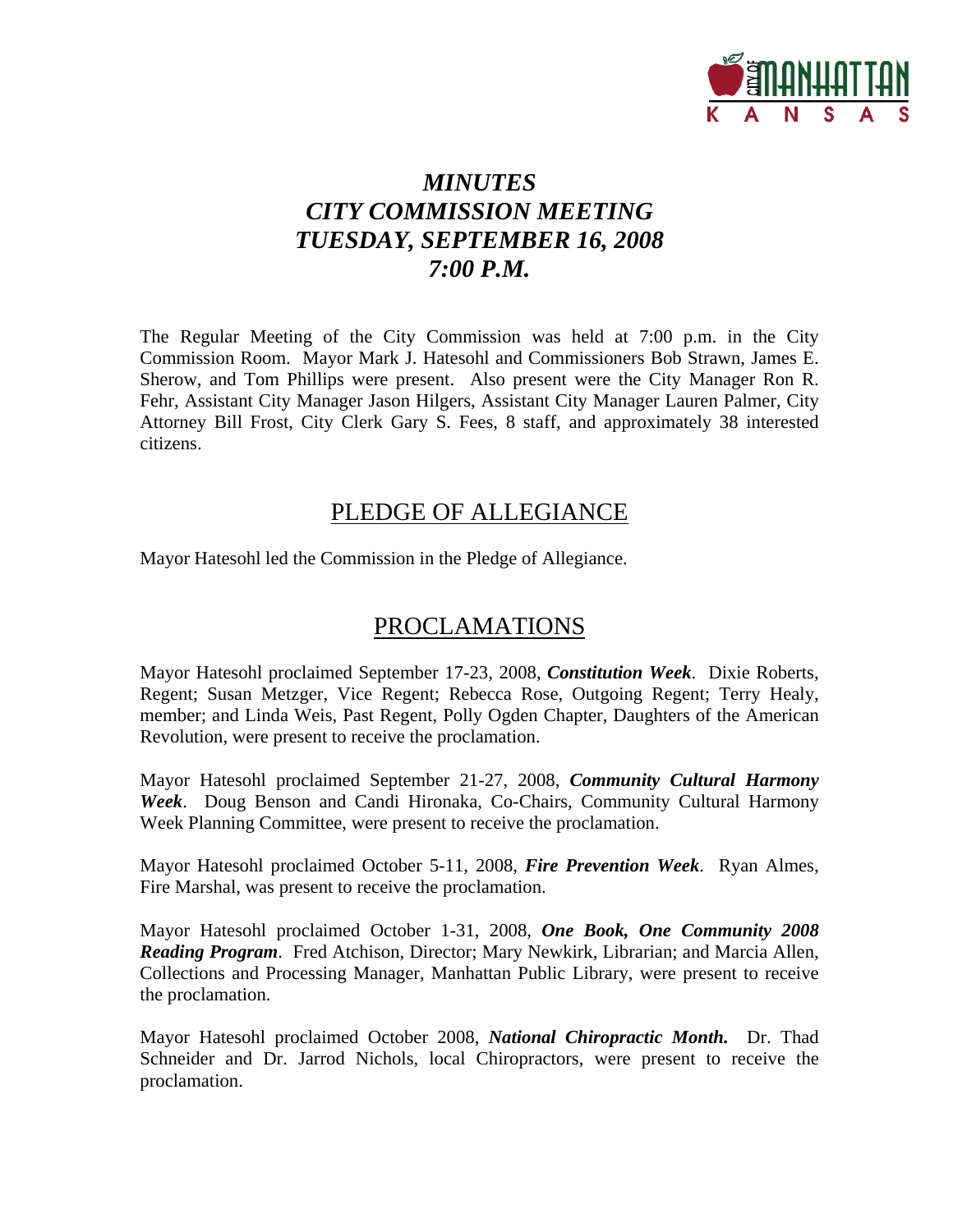**Minutes** City Commission Meeting September 16, 2008 Page 2

# COMMISSIONER COMMENTS

Commissioner Sherow informed the community that on Saturday, September 20, 2008, at 11:00 a.m., Riley County would be hosting the Fairmont Park Boat Ramp dedication and invited the community to attend.

## CONSENT AGENDA

(\* denotes those items discussed)

#### **MINUTES**

The Commission approved the minutes of the Special City Commission Meeting held Tuesday, August 26, 2008, and the Regular City Commission Meeting held Tuesday, September 2, 2008.

#### **CLAIMS REGISTER NO. 2590**

The Commission approved Claims Register No. 2590 authorizing and approving the payment of claims from August 27, 2008, to September 9, 2008, in the amount of \$1,492,867.49.

#### **LICENSE – CEREAL MALT BEVERAGE**

The Commission approved a Cereal Malt Beverage License for calendar year 2008 for Ray's Apple Market #448, 3011 Anderson Avenue; Ray's Apple Market #447, 222 North 6<sup>th</sup> Street; and Hunam Chinese Restaurant, 1304 Westloop Place.

#### **ORDINANCE NO. 6723 – REPEAL ONE WAY – BRIANNA COURT**

The Commission approved Ordinance No. 6723 repealing the "One Way" counter clockwise route around the subdivision on Brianna Court as approved by Ordinance No. 6694.

#### **ORDINANCE NO. 6724 – VACATE PEDESTRIAN EASEMENTS – GRAND MERE VILLAGE ADDITION, LOT 13 (HOMECARE & HOSPICE)**

The Commission approved Ordinance No. 6724 vacating two portions of a pedestrian easement on Grand Mere Village Addition, Lot 13, an addition to the City of Manhattan, Riley County, Kansas.

#### **ORDINANCE NO. 6725 – REZONE – WESTPORT SOUTH COMMERCIAL DEVELOPMENT**

The Commission overrode the Manhattan Urban Area Planning Board and approved Ordinance No. 6725 rezoning the Westport South Commercial development, generally located south of the intersection of Westport Drive and Anderson Avenue, from R, Single-Family Residential District, to PUD,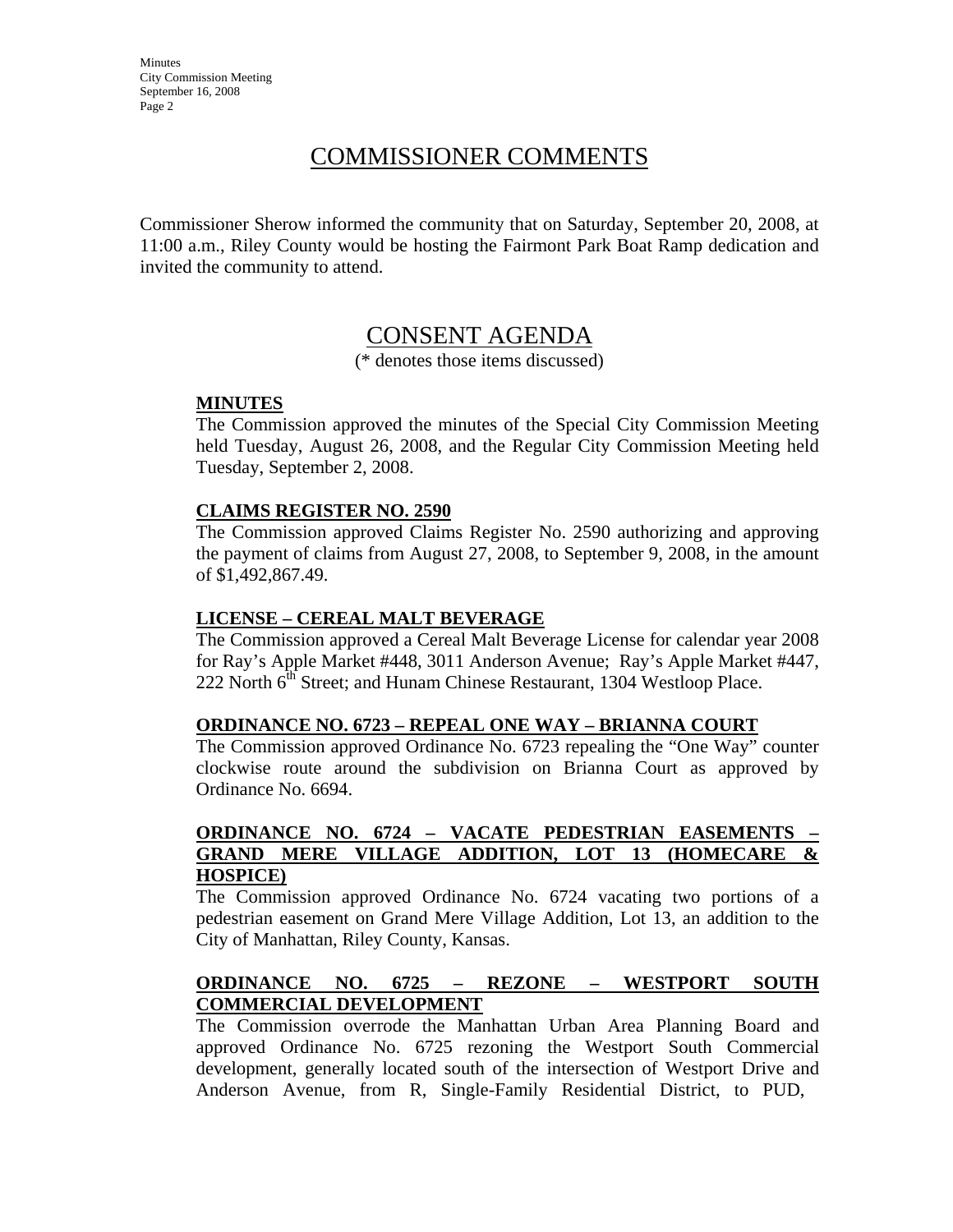# CONSENT AGENDA (*CONTINUED*)

### **ORDINANCE NO. 6725 – REZONE – WESTPORT SOUTH COMMERCIAL DEVELOPMENT** *(CONTINUED)*

Commercial Planned Unit Development District, based on the application documents and site plans as revised by the applicant, and based on the findings in the Staff Report *(See Attachment No. 1)* and the City Commission Agenda Memorandum, with the eight (8) conditions of approval as modified and recommended by City Administration.

#### **FIRST READING – INSTALL SCHOOL ZONES – MANHATTAN CATHOLIC SCHOOL**

The Commission approved first reading of an ordinance establishing the installation of two (2) new school zones in the 700 blocks of Pierre Street and Colorado Street with designated times of 7:15 a.m. to 8:15 a.m. and 2:30 p.m. to 3:30 p.m.

### **AWARD CONTRACT – NORTHWING ADDITION, UNIT ONE – SANITARY SEWER (SS0811), WATER (WA0807), STORMWATER (SM0808), AND STREET (ST0818) IMPROVEMENTS**

The Commission accepted the Engineer's Estimate in the amount of \$690,300.00 and awarded a construction contract in the amount of \$640,727.65 to the low bidder, Larson Construction, Inc., of Manhattan, Kansas, for the Northwing Addition, Unit One, Sanitary Sewer (SS0811), Water (WA0807), Stormwater (SM0808), and Street (ST0818) Improvements.

### **RESOLUTION NO. 091608-A – SUPPLEMENTAL AGREEMENT NO. 1 – WILDCAT CREEK ROAD BRIDGE REPLACEMENT**

The Commission approved Resolution No. 091608-A authorizing the Mayor and City Clerk to enter into Supplemental No. 1 to Agreement No. 122-02 on behalf of the City agreeing to additional State funding participation in the bridge replacement project over the Eureka Valley Tributary on Wildcat Creek Road and grading and surfacing improvements at the intersection of Eureka Drive and Wildcat Creek Road.

### **RESET JUST COMPENSATION – KANSAS BOARD OF REGENTS – US 24 AND MARLATT INTERSECTION IMPROVEMENT (ST0612)**

The Commission established the values of "just compensation" as outlined in the confidential documents for the acquisition of property for the project and authorized City Administration to make offers to the Kansas Board of Regents based upon such "just compensation" for the US 24 and Marlatt Intersection Improvement Project (ST0612).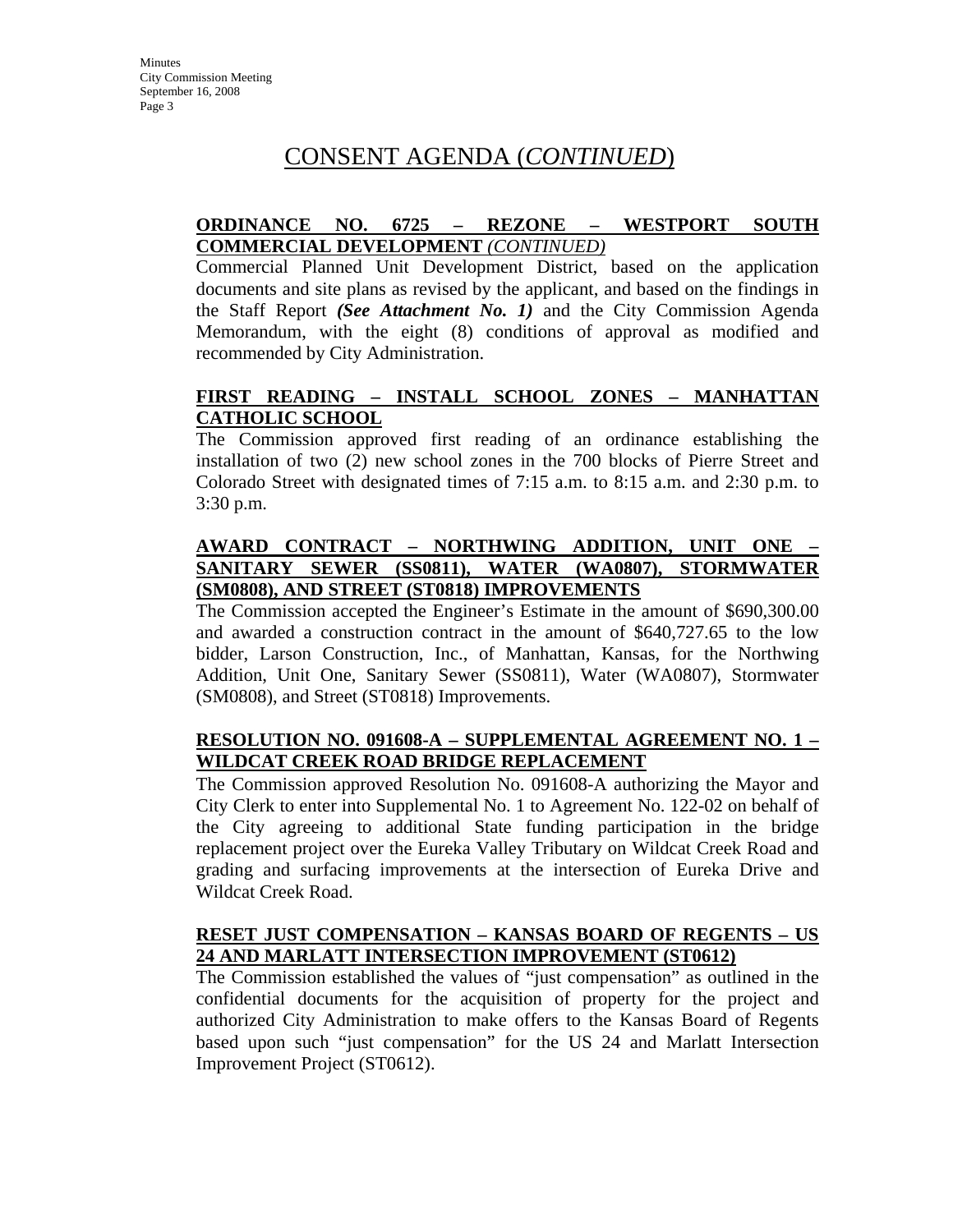# CONSENT AGENDA (*CONTINUED*)

#### **BOARD APPOINTMENTS**

The Commission approved appointments by Mayor Hatesohl to various boards and committees of the City.

#### *Band Board*

Re-appointment of Betty Hensley, 444 Oakdale Drive, to a four-year term. Ms. Hensley's term begins immediately, and will expire August 31, 2012.

#### *Douglass Center Advisory Board*

Re-appointment of Donald Slater, 830 Yuma Street, to a three-year Geographic term. Mr. Slater's term will begin October 3, 2008, and will expire October 2, 2011.

Re-appointment of Floyd Rogers, 3501 Musgrave Court, to a three-year At Large term. Mr. Rogers' term will begin October 3, 2008 and will expire October 2, 2011.

#### *Social Services Advisory Board*

Re-appointment of Mikeal Hodges, 3731 Peachtree Circle, to a three-year term. Mr. Hodges' term begins immediately, and will expire June 30, 2011.

Re-appointment of Gayle Bennett, 3104 Harahey Ridge, to a three-year term. Ms. Bennett's term begins immediately, and will expire June 30, 2011.

Commissioner Sherow moved to approve the consent agenda, as read. Commissioner Phillips seconded the motion. On a roll call vote, motion carried 4-0.

## GENERAL AGENDA

### **PRESENTATION - COMPREHENSIVE ANNUAL FINANCIAL REPORT (CAFR)/2007 AUDIT**

Bernie Hayen, Director of Finance, introduced the item and presented an overview of the Comprehensive Annual Financial Report.

Karen Linn, Berberich & Trahan & Co., P.A. presented the results of the audit and stated that during the 2007 audit, there were no deficiencies warranting inclusion in a management letter. She discussed the letter provided to the City Commission related to the audit of the financial statements of the City of Manhattan for the year ended December 31, 2007.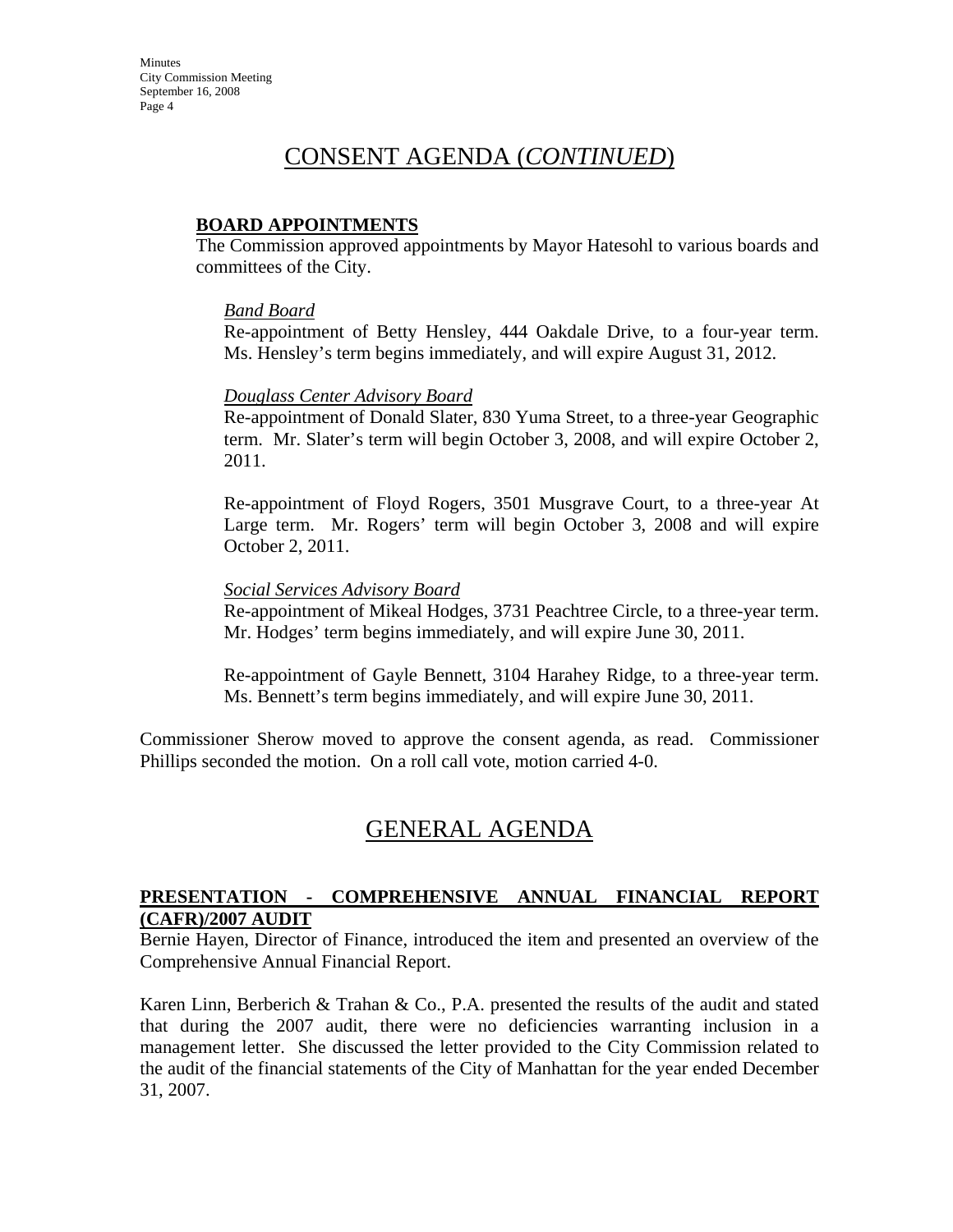# GENERAL AGENDA (*CONTINUED*)

#### **PRESENTATION - COMPREHENSIVE ANNUAL FINANCIAL REPORT (CAFR)/2007 AUDIT** *(CONTINUED)*

Ron Fehr, City Manager, and Bernie Hayen, Director of Finance, responded to questions from the Commission regarding audits of the Manhattan Public Library and the Manhattan Housing Authority.

Libby Peterson, City Controller, provided clarification on the Comprehensive Annual Financial Report and responded to questions from the Commission.

Ron Fehr, City Manager, and Jason Hilgers, Assistant City Manager, responded to questions from the Commission regarding land acquisition costs in the south project area of the Downtown Redevelopment project.

Karen Linn, Berberich & Trahan & Co., P.A., responded to questions from the Commission regarding the amount of general obligation debt a governmental entity may issue and the purpose of the audit versus a financial analysis.

Bernie Hayen, Director of Finance, provided additional information on the general obligation debt of the City over the last ten years and responded to questions about the bonding rating agencies of Moody's and Fitch.

Ron Fehr, City Manager, provided additional comments about the Comprehensive Annual Financial Report and contractual arrangement with the auditor.

Commissioner Strawn requested that future audits also include an analysis on the financials of the City for the Commission to review.

After discussion, Commissioner Phillips moved to receive and accept the 2007 Comprehensive Annual Financial Report including the 2007 City audit. Commissioner Sherow seconded the motion. On a roll call vote, motion carried 4-0.

### **ESTABLISH - RENTAL INSPECTIONS COMMITTEE**

Lauren Palmer, Assistant City Manager, presented the item and the proposed Rental Inspection Committee. She then answered questions from the Commission regarding the permit process, tracking of rental properties, Committee structure, and other university communities similar to Manhattan that have some type of rental inspection program.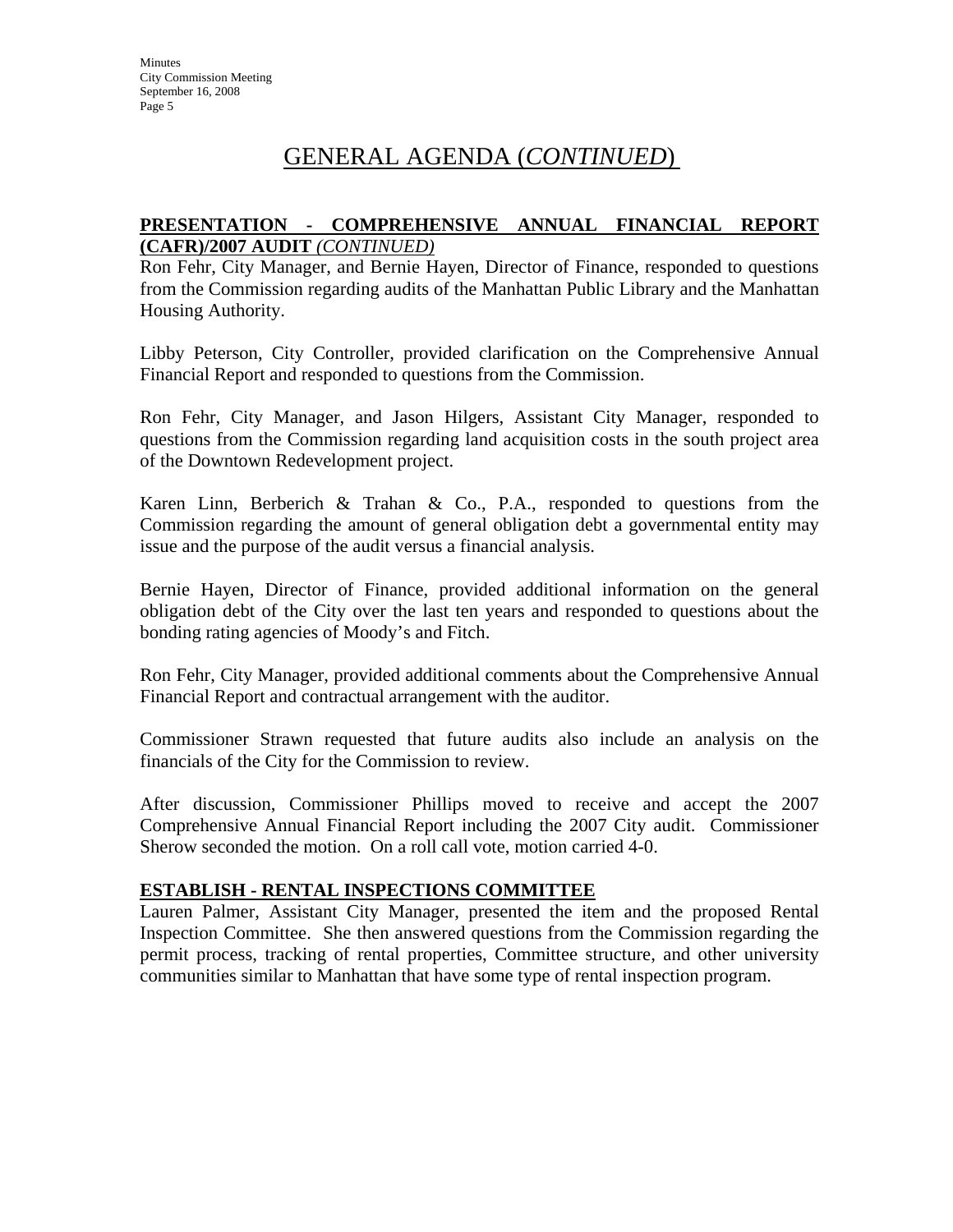# GENERAL AGENDA (*CONTINUED*)

### **ESTABLISH - RENTAL INSPECTIONS COMMITTEE** *(CONTINUED)*

Gary Olds, Manhattan landlord, 3308 Frontier Circle, asked the Commission to reflect on whether the question of the need for inspections was properly answered. He questioned why the Coalition of Manhattan Neighborhoods and the Manhattan/Riley County Preservation Alliance were listed as representing the Rental Inspection Committee. He urged the Commission to let people self-govern and if there is a problem, to contact Manhattan's Code Department.

Todd Thaemert, 1817 Concord Lane, informed the Commission that he and his brother are in the rental business and asked that a statement outlining landlord-tenant rights be attached to leases instead of an inspection program. He stated that the quality of rental housing has improved and that an inspection fee would have a large impact on his business and could not be easily passed onto his tenants.

Victor Olson, 804 Juniper Drive, landlord, stated that the quality of rentals is a whole lot better now with many new and remodeled structures replacing old houses. He then informed the Commission that the system currently in place is a good one.

Lane Mills, 2009 Bluehills Road, informed the Commission that he manages property in town and stated that an inspection program would force older, more affordable properties off the market and was concerned that an inspection program would miss many houses in Manhattan. He stated that there are already many costs and responsibilities of the landlord and that the Code Department can respond to those houses and apartments that are unsafe and are a hazard.

Conn Harrison, 4350 Green Valley Road, stated that safety is important for Manhattan and to the landlords and said that existing rental programs are already in place. He said the supply and demand of the marketplace has created better housing and that students are choosing nicer apartments.

Mayor Hatesohl stated that at the July 22, 2008, Work Session, he spoke against moving ahead with the creation of a committee and stated that he has not seen a case that shows that we need to proceed with a rental inspection program.

Commissioner Sherow voiced support for the rental program and for the formation of a committee, as proposed. He stated that there are far too many problems with some existing rentals and that we need to take steps to ensure that we have quality rentals in our community to ensure the safety of our citizens. He also stated that if you are restoring a home and your home is next to a rental that is not taken care of, your property value will suffer as a result.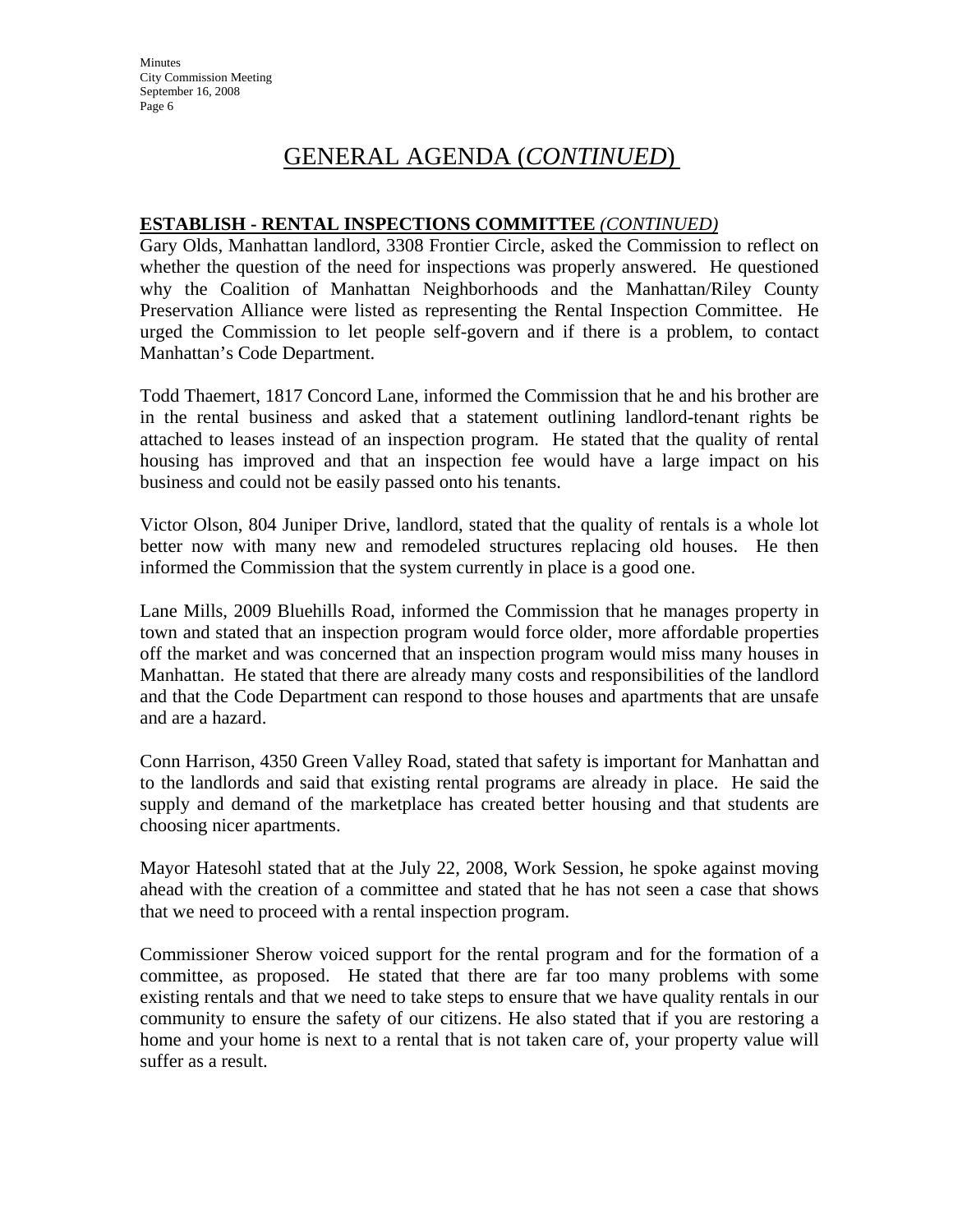Minutes **City Commission Meeting** September 16, 2008 Page 7

## GENERAL AGENDA (CONTINUED)

#### **ESTABLISH - RENTAL INSPECTIONS COMMITTEE (CONTINUED)**

Commissioner Phillips stated that he would support the Committee to discuss the rental inspections to ensure the welfare of the community and the need to address older housing stock that is being converted to rental use.

Commissioner Strawn informed the landlords present that if they did not want to be faced with someone else regulating their industry, they need to participate in the process and be part of the solution.

Gary Fees, City Clerk, provided clarification on the item.

After discussion, Commissioner Sherow moved to authorize the establishment of a Rental Inspections Advisory Committee with the membership composition and charge. Commissioner Phillips seconded the motion.

Brad Claussen, Building Official, responded to questions from the Commission and provided additional information on the types of inspections.

On a roll call vote, motion carried 3-1, with Mayor Hatesohl voting against the motion.

## **EXECUTIVE SESSION**

At 8:45 p.m., Mayor Hatesohl moved to recess into Executive Session until 9:30 p.m. for the purpose of discussions with the Attorneys for the City regarding pending legal matters that need to be confidential and that are deemed privileged in the attorney-client relationship. Commissioner Sherow seconded the motion. On a roll call vote, motion carried 4-0.

At 9:30 p.m., the Commission reconvened with Mayor Hatesohl and Commissioners Strawn, Sherow, and Phillips in attendance. Mayor Hatesohl moved to come out of Executive Session. Commissioner Sherow seconded the motion. On a vote, motion carried 4-0.

#### **ADJOURNMENT**

At 9:31 p.m., the Commission adjourned.

MC, City Clerk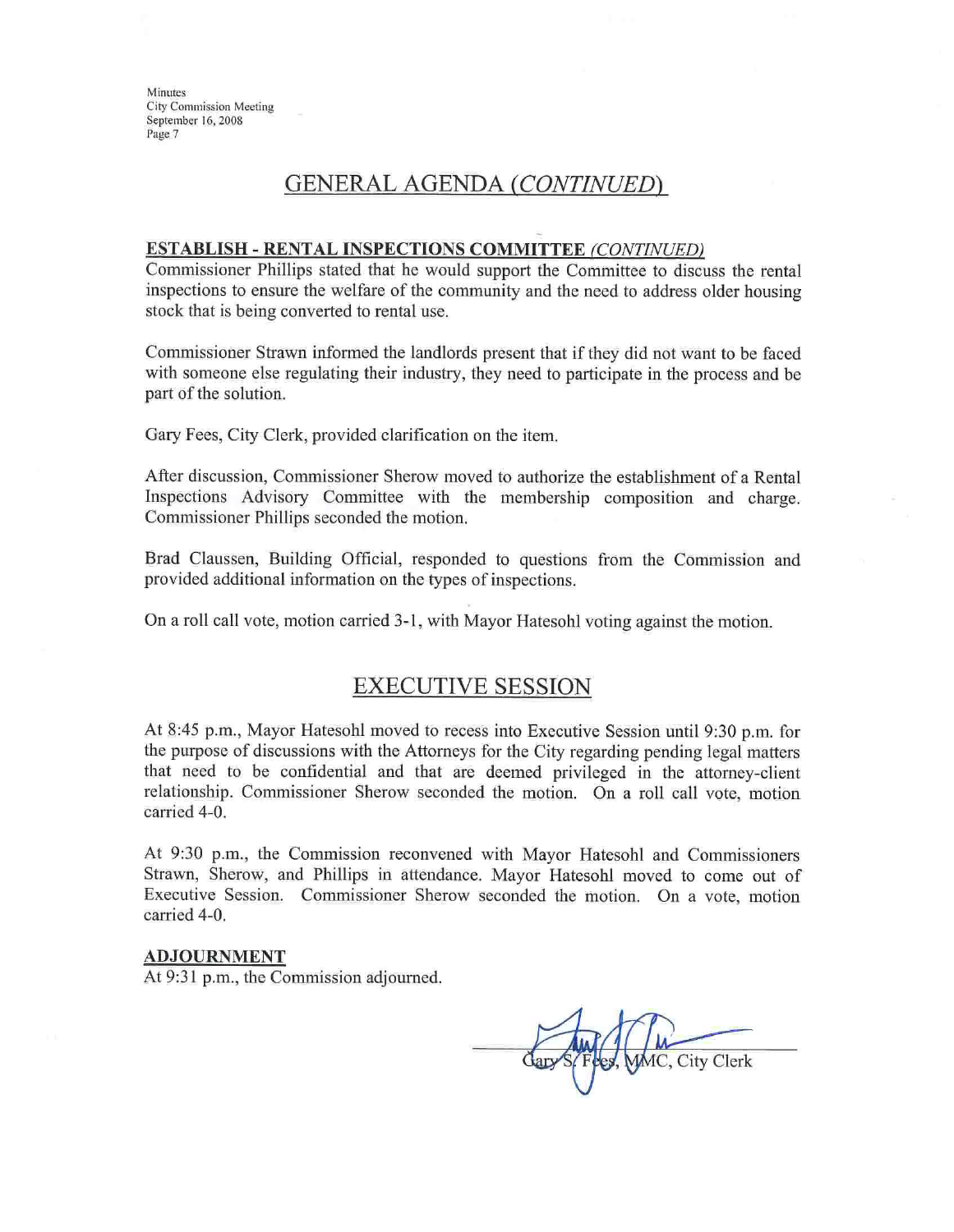#### **STAFF REPORT**

## **APPLICATION TO REZONE PROPERTY TO PLANNED UNIT DEVELOPMENT DISTRICT FOR WESTPORT SOUTH PUD**

## **BACKGROUND**

**FROM:** R, Single-Family Residential District.

**TO:** PUD, Commercial Planned Unit Development District.

**OWNER/APPLICANT:** West Anderson Partners, LLC – Charlie Busch and Steven R. Struebing, Manager.

**ADDRESS:** P.O. Box 1088, Manhattan KS 66505.

**DATE OF PUBLIC NOTICE PUBLICATION:** Monday, May 26, 2008.

**DATE OF PUBLIC HEARING: PLANNING BOARD:** Monday, June 16, 2008; Tabled to July 7, 2008 **CITY COMMISSION:** Tuesday, August 5, 2008.

**LOCATION:** South of the intersection of Westport Drive and Anderson Avenue at the former Riley County shops site.

AREA: Approximately 4 acres.

**PROJECT HISTORY:** The proposed PUD is located at the north end of the former Riley County Parks, fleet and Public Works shops site. The rezoning site has been vacant for several years although some driving aisles and asphalt parking areas remain.

#### **PROPOSED USES:**

Lot 1: Walgreens with drive-in pharmacy.

Lot 2: Sonic drive-in restaurant with outdoor playground and outdoor eating area adjacent to playground.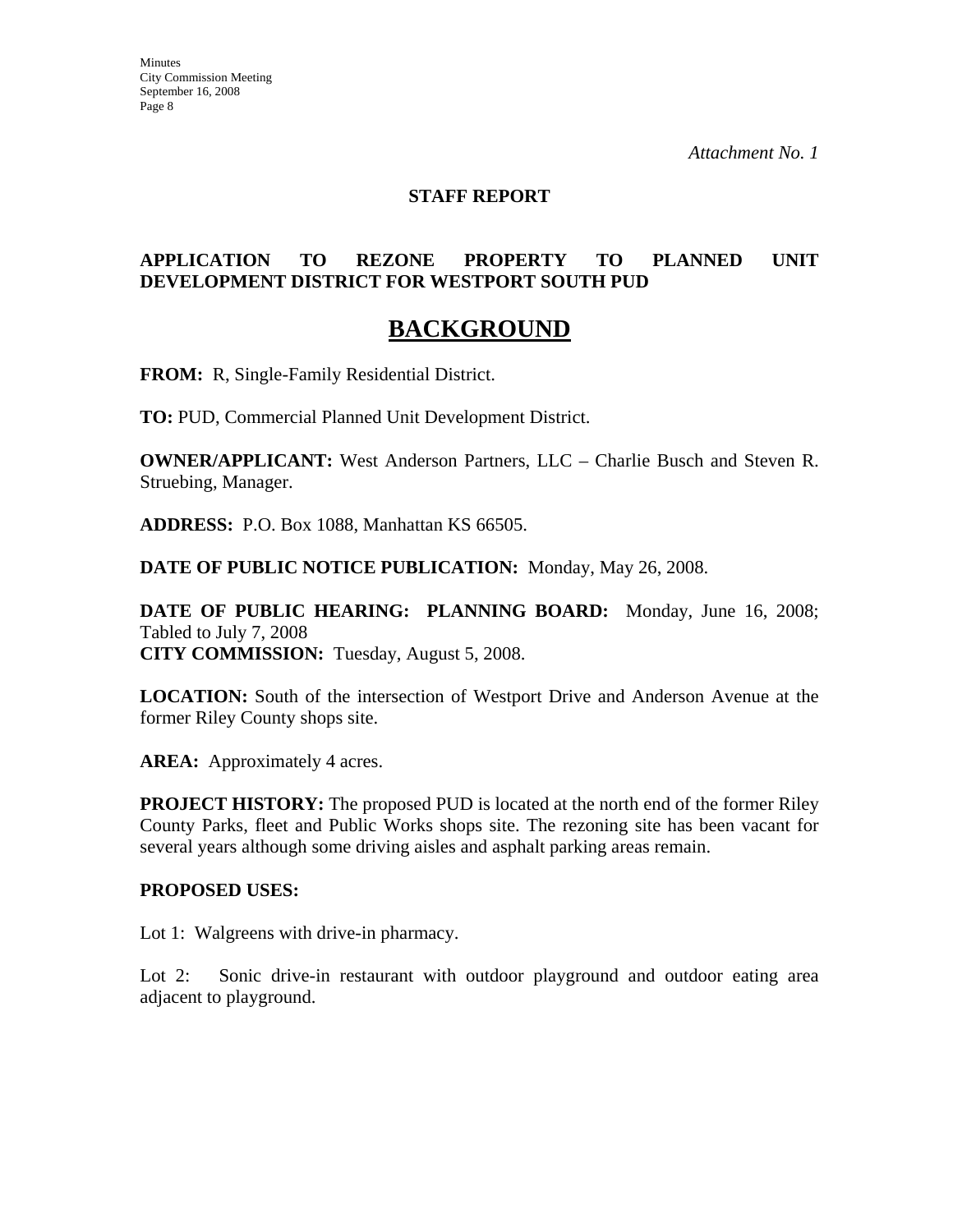**Minutes** City Commission Meeting September 16, 2008 Page 9

*Attachment No. 1*

Included with the Preliminary Development Plan, which serves in lieu of a Preliminary Plat and is a part of the proposed PUD, see Sheet 3of 9, labeled Preliminary Plat Lot 1 & 2 and Concept Plat Only Phase 2, Lots 3, 4 and 5, Westport South Addition. The Concept Plat is for the balance of the property owned by the applicant, approximately 8.2 acres. The Concept Plat is required by the Manhattan Urban Area Subdivision Regulations whenever land is in the same ownership as the proposed development and is contiguous. The purpose of the Concept Plat is **"**a preliminary presentation of a future land development contiguous to a proposed subdivision of sufficient accuracy to be used for discussion in order to coordinate street, utility, drainage, park and other land development issues." The Concept Plat is for discussion only and does not bind the Planning Board or the applicant to future development of the area it represents; however, easements necessary to serve Lot 1 and Lot 2 will be filed separately.

### **PROPOSED BUILDINGS AND STRUCTURES:**

Lot 1: The Walgreens is a prototypical one story masonry and manufactured stone building approximately 23 feet in height and 28 feet to the parapet entrance with standing seam metal awnings over front façade windows. The 14,739 square foot building will front on Anderson Avenue and have a drive-in pharmacy on its western side. Access is from proposed Westport Place. Off-street parking is on the north, east and south sides of the business. Walgreens is a 24-hour a day operation and up to 40 employees at peak hours.

Lot 2: The Sonic drive-in restaurant is a prototypical Sonic drive-in reflecting its current image. The restaurant serves customers in their car, or a canopy covered eating area adjacent to the playground along Anderson Avenue. There is no eat in space in the building, which is a one story masonry and manufactured stone building approximately 14 feet in height with a parapet standing seam metal roof peak at the front approximately 23 feet in height. The building faces Anderson Avenue with the drive-in menu board order area at the south end of the building and pickup window on the east side of the building. Customers can also park under canopies on the east and west sides of the building. Parking is also provided along the east and south sides of the site. Sonic's hours of operation are 6 A.M. to 2 A.M., Sunday through Thursday and 6 A.M. to 3 A.M., Friday and Saturday and 10 employees at peak hours.

Each lot will be owned separately and no covenants are proposed; however, the maintenance of the Travel Easement is proposed to be accrued to each abutting owner. The Final Plat will set out maintenance responsibilities.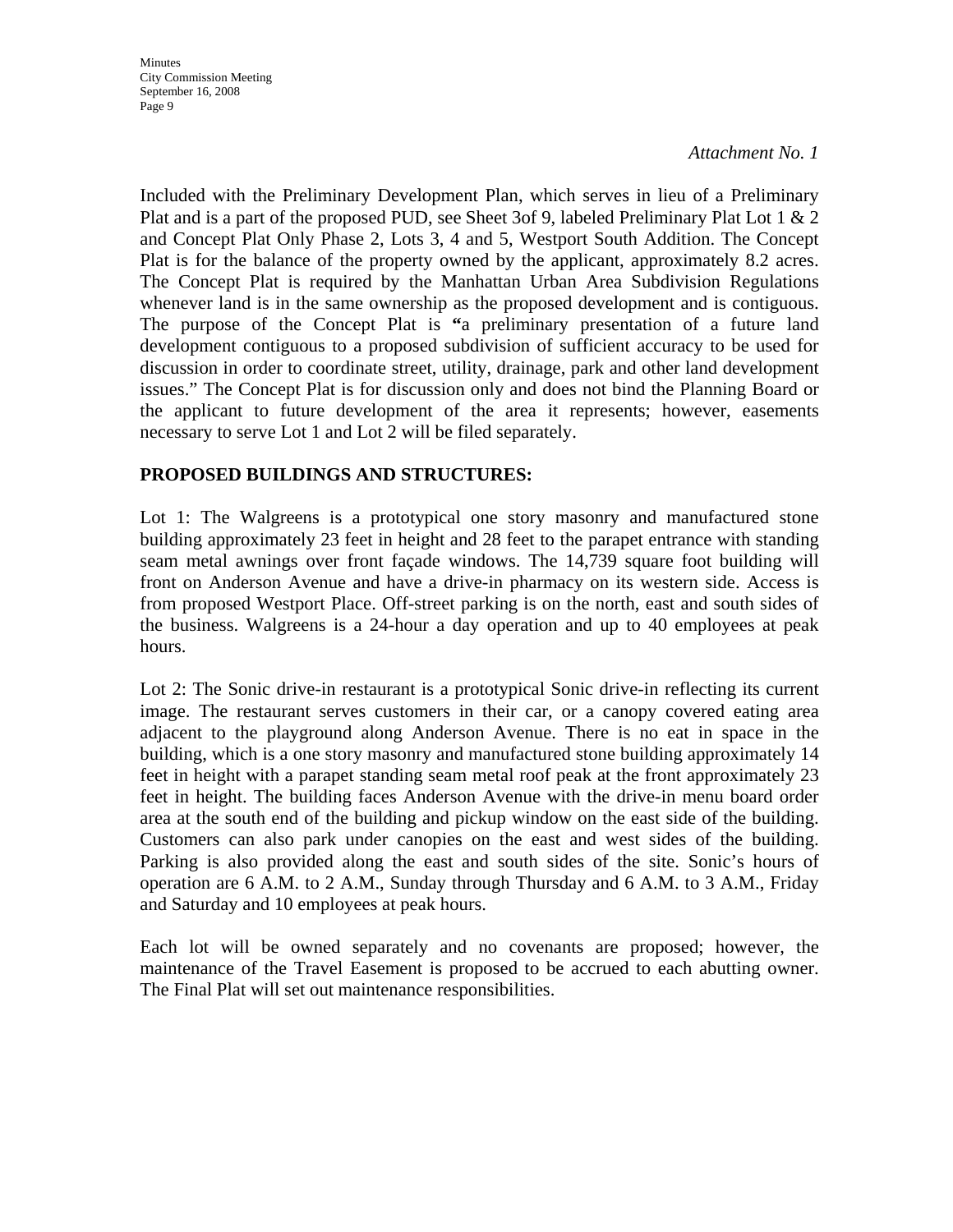**Minutes** City Commission Meeting September 16, 2008 Page 10

*Attachment No. 1*

| PROPOSED LOT COVERAGE   |                         |                     |
|-------------------------|-------------------------|---------------------|
| <b>Use</b>              | <b>Square Feet</b>      | <b>Percentage</b>   |
| Buildings Lot 1 - Lot 2 | $14,738.72 - 2,472.64$  | 17.59% - 3.01%      |
| <b>Travel Easement</b>  | $10,531.68 - 8,367.10$  | 12.57% - 10.18%     |
| Driveways/Paving        | $51,621.40 - 50,133.03$ | $61.59\% - 61.00\%$ |
| Landscape Area          | $17,451.40 - 29,574.36$ | 20.82% - 35.99%     |

#### **PROPOSED SIGNS**

The applicant's overall sign proposal for the PUD is generally consistent with the sign requirements for the C-2, Neighborhood Shopping District, which is the recommended zoning district for commercial signage in a PUD.

#### Skirted Pole Signs

Three internally illuminated and skirted pole signs are proposed along the Anderson Avenue frontage. Sonic has proposed a 23-foot masonry skirted pole sign consisting of a 6 foot by 12 foot identification sign, 72 square feet in area, and a 36 square feet of reader board/identification sign or 108 total square feet in area. In addition, the applicant has proposed a second 20-foot tall brick and masonry based skirted pole sign/identification sign, approximately 100 square feet in area, which will be on Sonic's lot and used to identify future businesses to the south of the PUD. The Walgreens' skirted pole sign is 20 feet in height with a masonry brick base. The sign is approximately 83-square feet in area.

The combined area of the Sonic sign and off-site sign for the future area to the south is 34 square feet in area greater than the total area the C-2 District would allow on the lot (178 total square feet in area compared to a proposed total of 202 square feet in area). Note: The C-2 District allows 1 square foot of sign area for each linear foot of lot frontage. Proposed Lot 1 has 178 feet of frontage on Anderson Avenue. Signs are proposed to be in a landscaped base.

The Sonic and Walgreens signs are consistent with C-2 District sign requirements.

#### Wall Signs

Walgreens' internally illuminated wall signs consist of three internally illuminated signs on the north and east elevations, totaling 117 square feet in area and 111 square feet in area, respectively. C-2 sign regulations would allow only one sign per façade; however, wall sign area is considerably less in area than the C-2 sign regulations would allow. In addition, a small sign is proposed on the drive-in pharmacy canopy and a wall sign like the one on the skirted pole sign is proposed inside the glass tower enclosure over the entrance. Signs internal to a building are not regulated.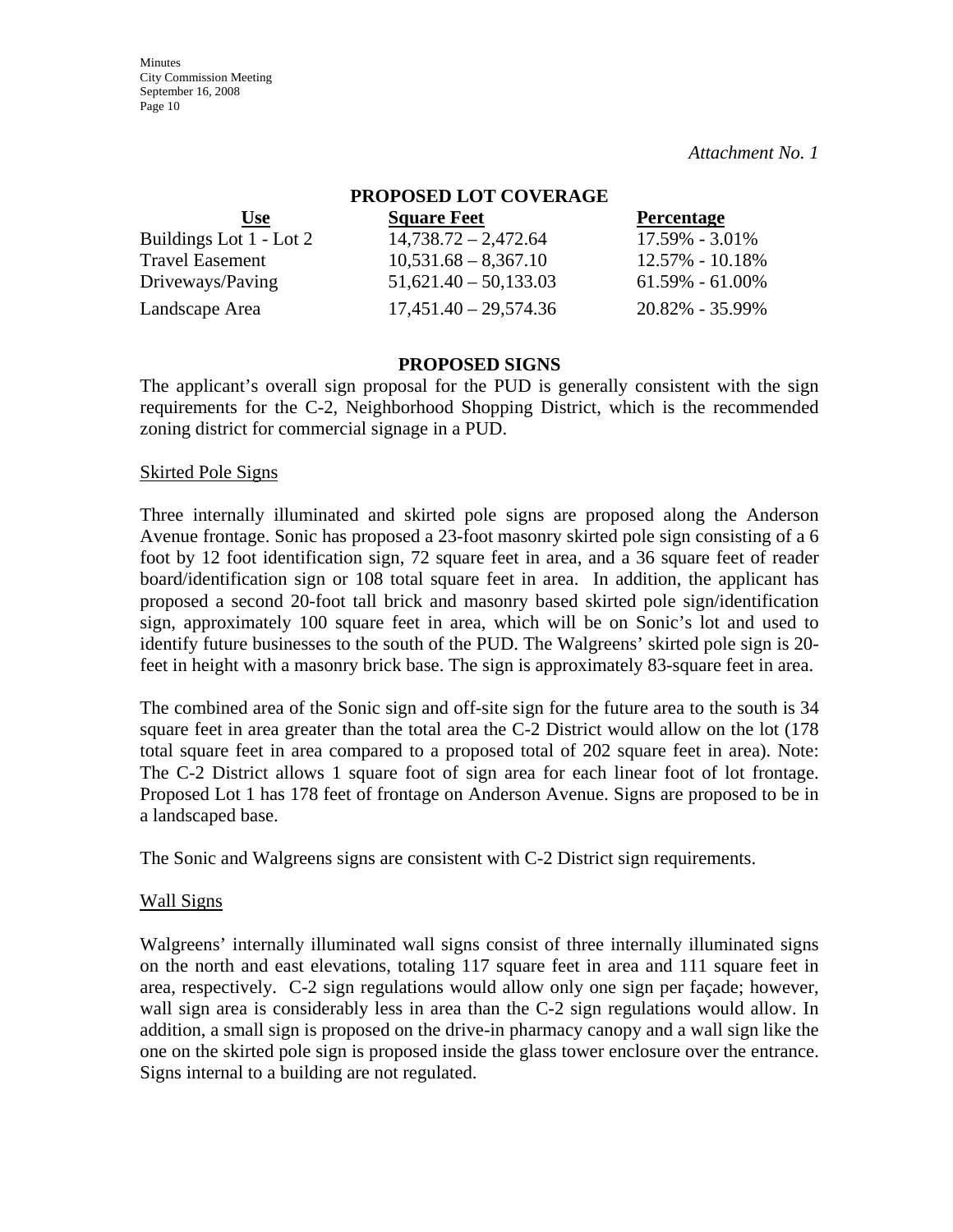Sonic wall signs are internally illuminated with two proposed on the north elevation, a building logo and drive thru sign, and one logo on the east elevation and total approximately 19 square feet in area on the north and 12 square feet east. Wall sign area is considerably less in area than the C-2 sign regulations would allow.

## Other Signs

Temporary banner signs should be limited to no more than one (1) banner sign per lot. Exempt signage shall signage described in Article VI, Section 6-104 (A) (1),(2),(4),(5),(7) and (8); and Section 6-104 (B)(2), of the Manhattan Zoning Regulations. Temporary sales aids and portable signs, as described in Article VI, Signs, of the Manhattan Zoning Regulations, shall be prohibited.

**PROPOSED LIGHTING:** Standard 20-25 foot steel light poles will be used in parking lots, with accent and security lighting on the buildings. Light poles and building lights will be full cutoff design to reduce glare on streets and adjacent properties.

# **REVIEW CRITERIA FOR PLANNED UNIT DEVELOPMENTS**

**1. LANDSCAPING:** Landscaping is functional for the service commercial nature of the site and will consist of canopy, ornamental and evergreen trees, shrubs and lawn areas to be owned and maintained by individual lot owners. Landscaped areas will be irrigated with underground systems. Minimum landscaping requirement for a C-5 District development is 5% of the paved area. Lots 1 and 2 exceed the minimum requirement with 17.7% and 19.5% of the sites set out as landscaped open space.

**2. SCREENING:** The Walgreens trash compactor area is at the southeast corner of the building and will be screened with an 8-foot masonry enclosure, which matches the building. The trash enclosure will be gated with wood doors. An 8-foot metal paneled dumpster is in the southeast corner of Sonic's parking/driving aisle part of the site and adjacent to the north side of an approximate 11-foot tall metal paneled storage building. In addition, Sonic has proposed a 6-foot tall wood fence generally along the common eastern and southern lot line of Lot 2, with the eastern portion along the R-2 District adjacent to the R-2 District, Washington Square residential neighborhood.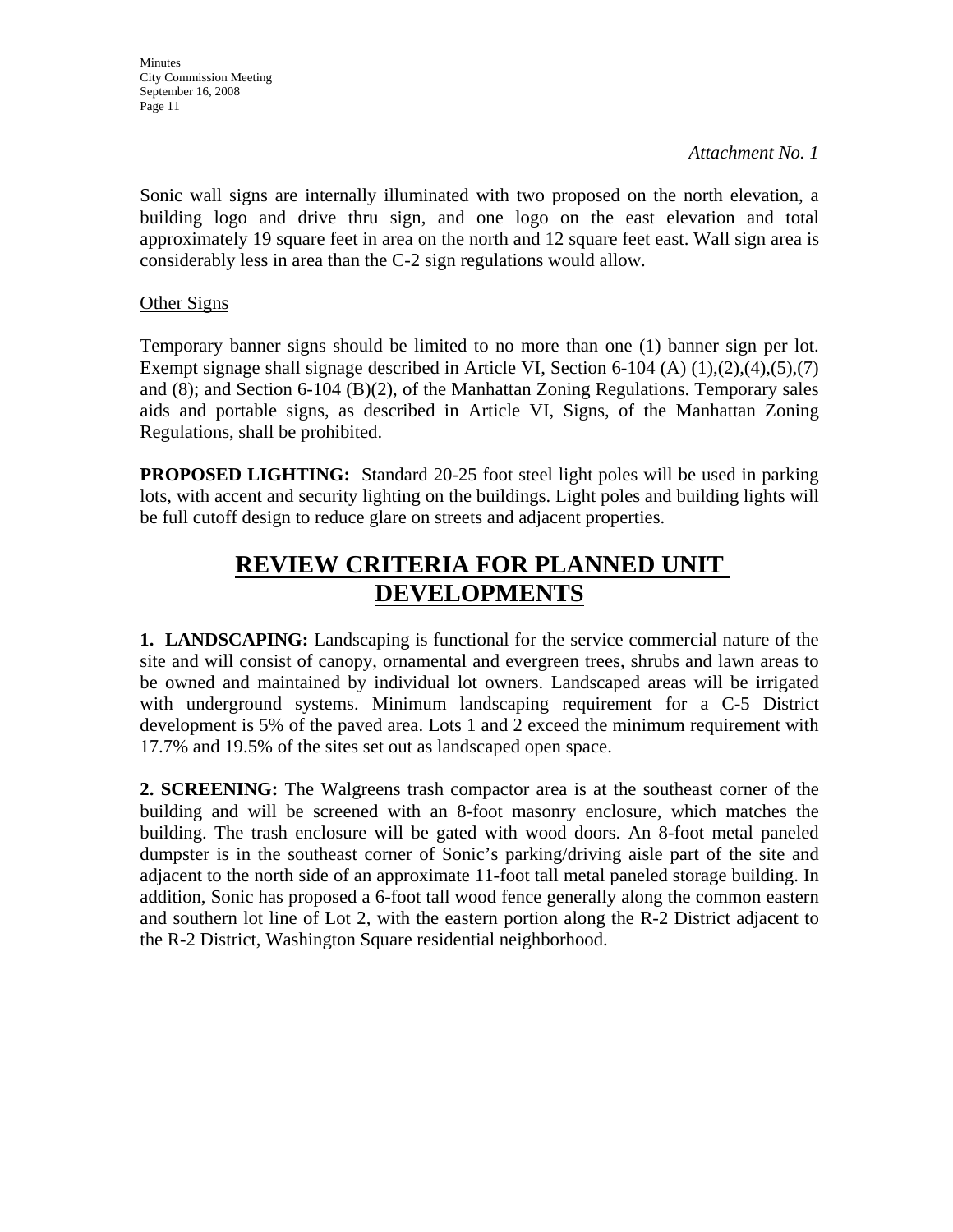**3. DRAINAGE:** The site slopes downhill from north to south and will drain to Wildcat Creek. The applicant's consultant, Kaw Valley Engineering, Inc, submitted a Storm Drainage Report, dated February 2008, and a Supplemental Drainage Report, dated June 24, 2008. The consultant has proposed to detain water in underground detention facilities at the south end of the Walgreens' site, under the parking lot, and at the south end of the Sonic site between the parking lot improvement and the south lot line, which modifies the drainage plan generally shown on the Grading and Utility plan sheets. Minimal impact is expected on the downstream drainage system because pre-development run-off rates equal or are less than post-development rate. The proposed underground storage provide for sedimentation control. The City Engineer has reviewed and accepted the stormwater analysis (memorandum attached, dated June 30, 2008) with the following recommendations:

- Developer uses a system either being underground detention or traditional open pond such that sedimentation is removed for this specific site to protect Wildcat Creek habitat. This recommendation is consistent in actions and requirements imposed on other developers recently in the City of Manhattan at subdivisions such as Highland Meadows, Stone Pointe Unit I & Stone Pointe Unit II.
- Developer uses a system either being underground detention or traditional open pond such that the post developed condition is not greater than the predevelopment condition of when the Riley County Shops where located on this site. Underground detention was recently required and constructed at Daisy Meadows to prevent overloading of the existing storm sewer system in this portion of the City.
- Recommend that the 30 inch pipe from Sonic site be extended to the southern end of the property line of LOT 19 in Washington Square Addition. There has been an erosion problem along this property and I would like to have this stormwater discharge at a point beyond the property to minimize any future erosion of this existing ditch along this property.

**4. CIRCULATION:** Access to the PUD is safe and efficient. Access is from the north from the signalized intersection of Anderson Avenue and Westport Road. Proposed Westport Place, a Travel Easement, extends south from the intersection to provide access to Lot 1 and Lot 2. Access will also be from the west off Garden Way on a Travel Easement, Garden Place, which connects Garden Way to Westport Place south of Walgreens. In addition, Westport Place is proposed to extend to the south, at a later date, and connect to a street, or Garden Way, dependent on how the area to the south of the proposed PUD develops. Maintenance responsibilities will be set out in restrictive covenants with the Final Development Plan addressing the Travel Easements, as well as noted on the Final Plat under the Owner's Certificate.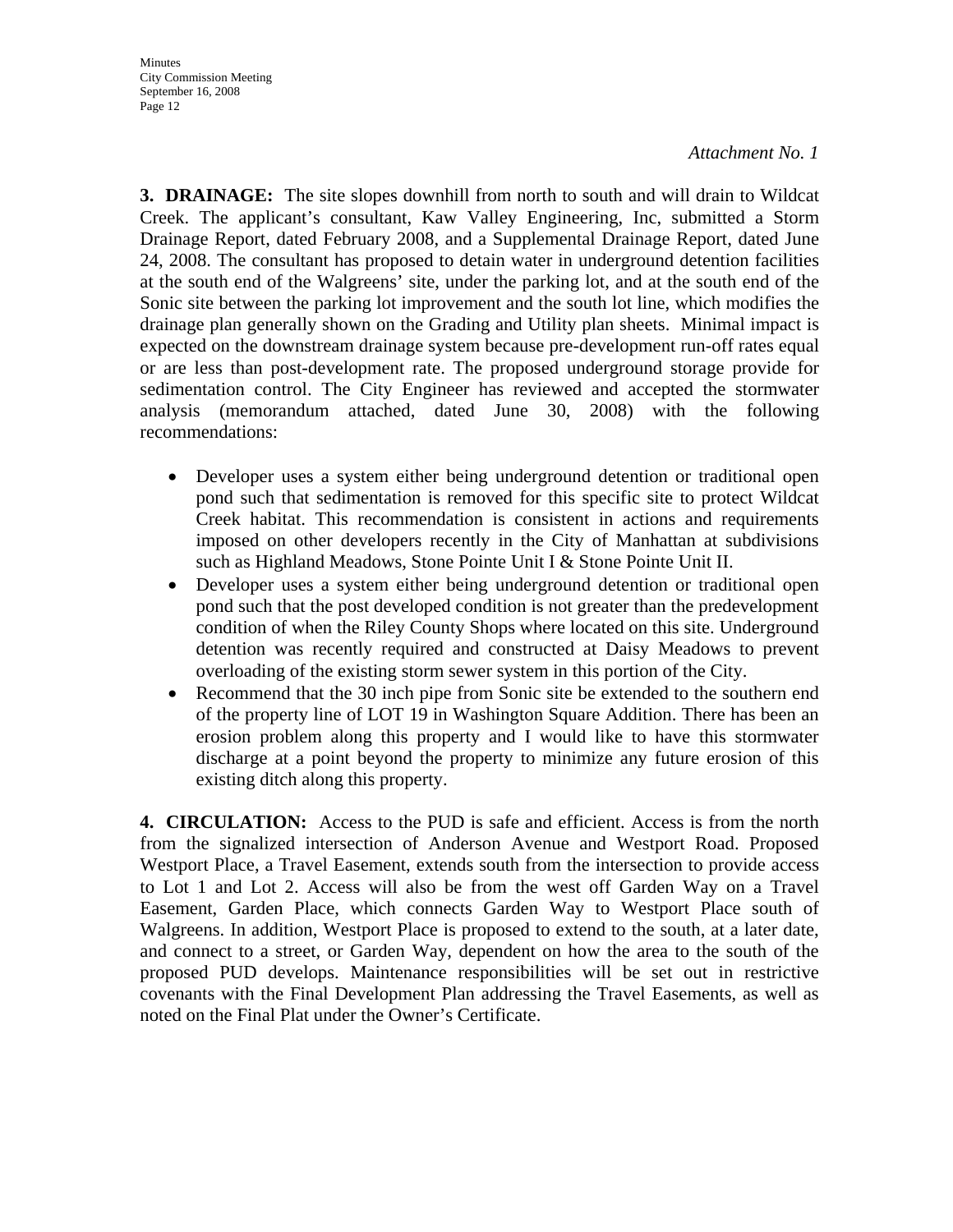#### Traffic Analysis

Kaw Valley Engineering, Inc. submitted a traffic analysis submitted with the application. The City Engineer has reviewed and accepted the transportation analysis and proposed improvements (memorandum dated June 30, 2008, attached).

The surrounding transportation network is adequate for the increased trips expected with the proposed commercial development. In addition, a pedestrian bridge is shown on the Concept Plat, which will provide pedestrian access between Washington Square and the proposed PUD and future development south of the PUD, which will be considered with the rezoning and platting of the Concept Plat area. City Administration recommends the pedestrian connection for the future.

#### Sonic Access

Lot 1 will be accessed from proposed Westport Place. A raised median, south of the intersection, will accommodate left turn movements for the public entering the Sonic site and control turning movements exiting the site. An entrance/exit is also proposed at the southwest corner of the Sonic site onto Westport Place. Internal circulation can be from either curb cut.

#### Walgreens' Access

Walgreens is accessed from three entrance/exits along the west side of the Westport Place. In addition, off-street parking is proposed on the east side of the Walgreens with adequate distance provided between the Travel Easement driving lane and backing space for the angled parking spaces.

#### **Sidewalks**

Sidewalk connections extend from sidewalk along the south side of Anderson Avenue along the east side of Westport Place and from the Anderson Avenue sidewalk to each business. Sidewalk will also extend to the west on the south side of Garden Place to Garden Way; however, there is no sidewalk on Garden Way. It is impractical to build sidewalk on the east side of Garden Way, due to the steep slope on the western side of the PUD.

#### Off-Street Parking

Adequate off-street parking spaces will be provided. Walgreens requires a minimum of 40 spaces and 76 spaces are proposed. Sonic provides 1 space for each customer served in a car, requires 16 for customers using the eating area adjacent to the playground and 10 spaces for the maximum employee shift. A total of 56 are proposed, which meets the demand for the restaurant.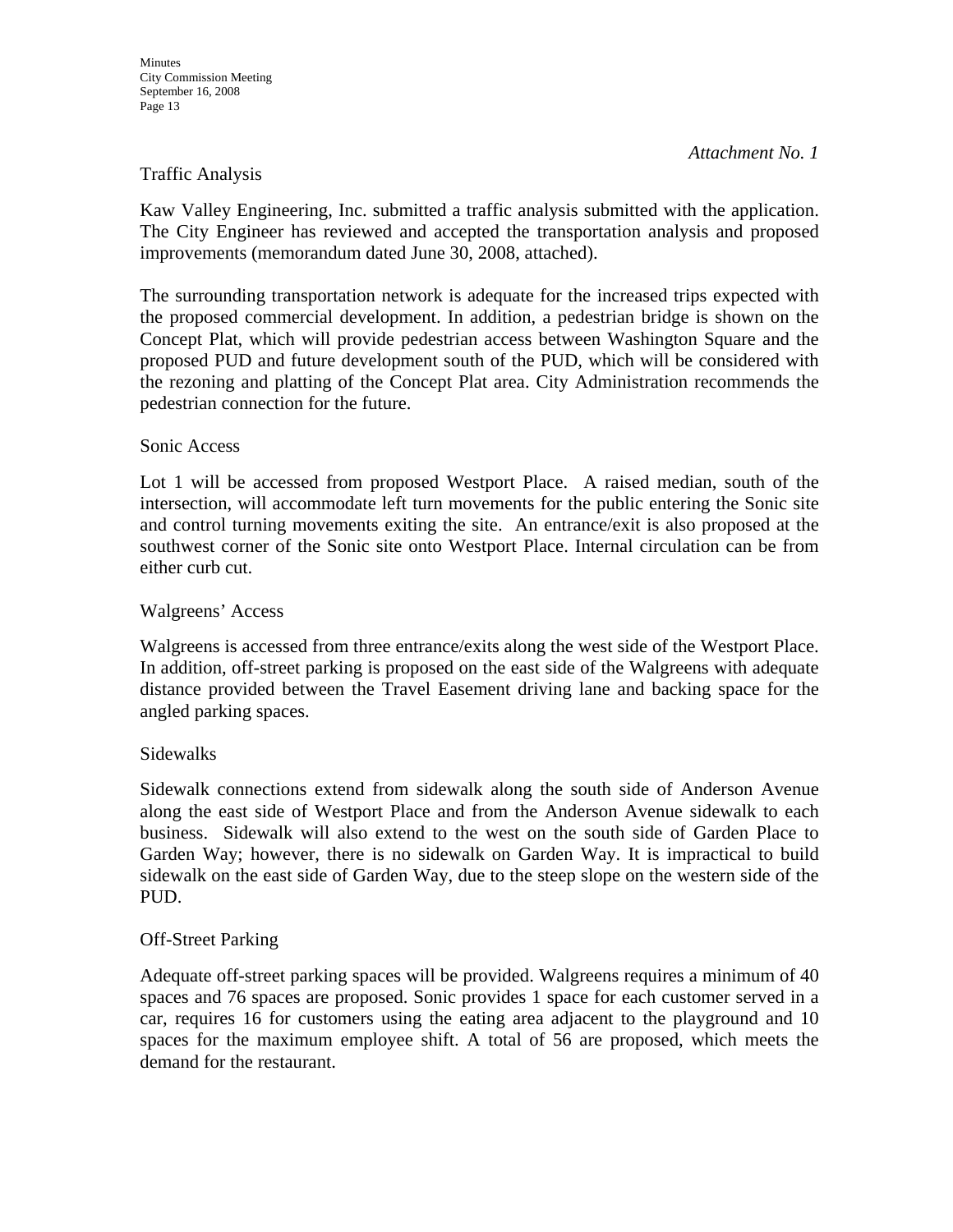**5. OPEN SPACE AND COMMON AREA:** Each lot will be owned separately and consist of building, off-street parking and landscaped areas.

**6. CHARACTER OF THE NEIGHBORHOOD:** The proposed PUD is located along a major commercial street corridor consisting of drive-in banks, restaurants, commercial retailers and commercial services, a shopping center and a multiple-family apartment complex. Low density residential neighborhoods are generally to the east, north and south of the commercial corridor, generally beginning about 500 feet east of the eastern boundary of the proposed PUD at the Anderson Avenue and Connecticut Avenue intersection; however, an established low density neighborhood, Washington Square, abuts the southern boundary of the proposed PUD.

# **MATTERS TO BE CONSIDERED WHEN CHANGING ZONING DISTRICTS**

**1. EXISTING USE:** Former Riley County shops site. Shop buildings within the 3.81 acre area of the proposed PUD were demolished in 2007.

**2. PHYSICAL AND ENVIRONMENTAL CHARACTERISTICS:** The site slopes downhill from north to south and has remnants of former Riley County Shops' improvements such as asphalt drives and parking, concrete foundations, and access aisles for former storage areas. There are mature trees along the Anderson Avenue street frontage and along the east and west sides of the proposed PUD. The site is approximately 7-8 feet above grade of the remainder of the former site, which is to the south.

## **3. SURROUNDING LAND USE AND ZONING:**

**(a.) NORTH:** Anderson Avenue, a 5-lane arterial, drive-in banks, retail commercial, and restaurants; C-2, Neighborhood Shopping District.

**(b.) SOUTH:** Former Riley County shops site, Wildcat Creek; R District.

**(c.) EAST:** Commercial retail and retail services, government buildings, professional offices and single-family attached homes in the Washington Square neighborhood; C-2, District and R-2, Two-family Residential District.

**(d.) WEST:** Garden Way, a local 2-lane street, and multiple-family apartment buildings: R-3 District.

**4. CHARACTER OF THE NEIGHBORHOOD:** See above.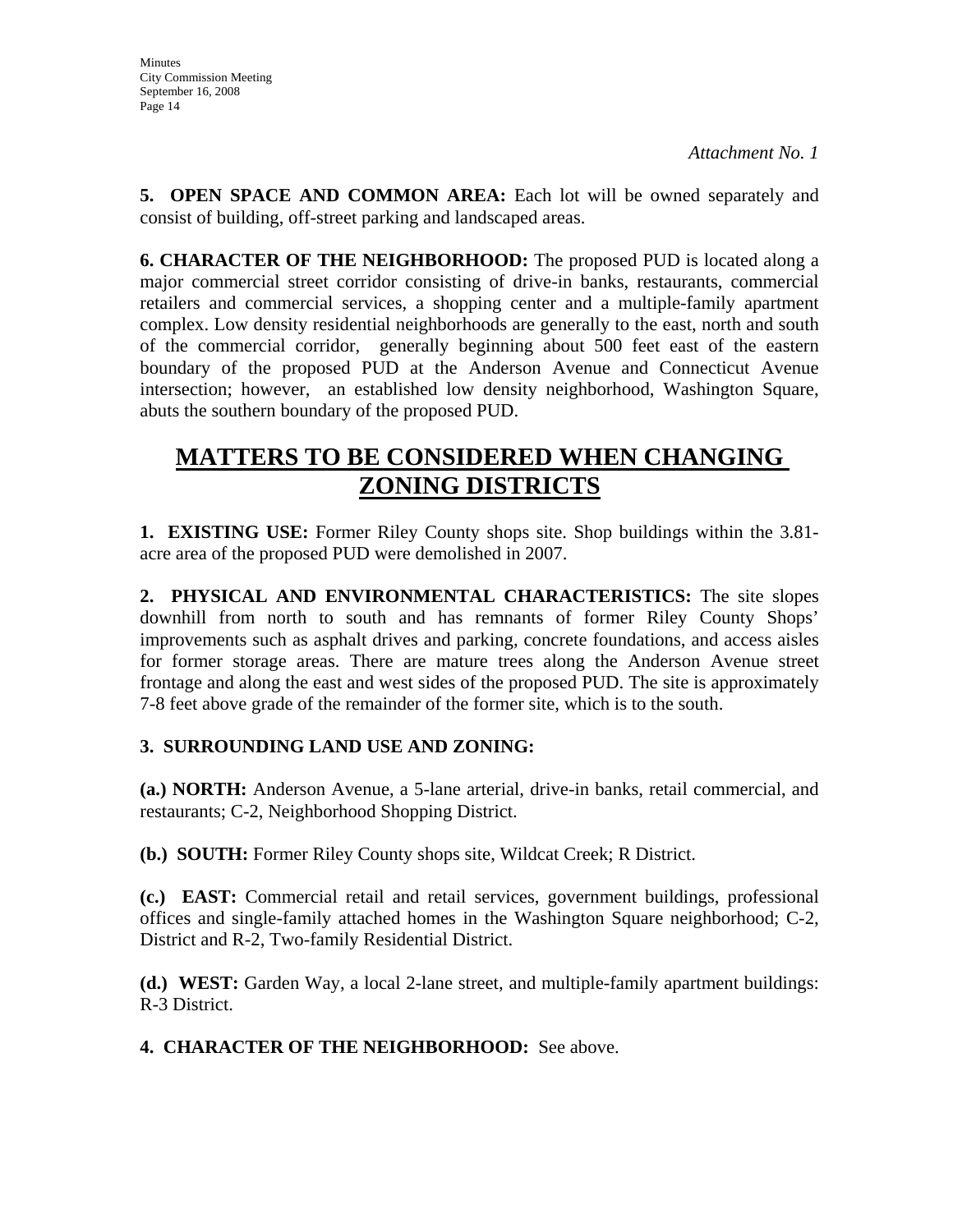**5. SUITABILITY OF SITE FOR USES UNDER CURRENT ZONING:** The existing R District is a low density residential single family district and, while the existing rezoning site is sufficient in area for single-family development, the commercial character of the street does not appear consistent with low density single-family residential, which is located some 500 feet to the east of the proposed PUD along the commercial corridor.

**6. COMPATIBILITY OF PROPOSED DISTRICT WITH NEARBY PROPERTIES AND EXTENT TO WHICH IT MAY HAVE DETRIMENTAL AFFECTS:** An increase in light, noise and traffic is expected with the majority of impacts consistent and compatible with similar affects associated along a major commercial service and retail corridor. Front yard setbacks are a minimum of 25 feet along Anderson Avenue, which are consistent with commercial front yard setbacks. Building improvements, play area and canopy, and parking lot/driving aisles on Lot 1 are setback 27 feet and 82 feet, respectively. Building and parking lot/driving aisles on Lot 2 are setback 163 feet and 35 feet, respectively.

The southern boundary of Lot 1 is adjacent to a low density single family residential neighborhood, which should be buffered from the restaurant. The side yard setback for the closest Sonic improvements is 18 feet. Minimum side yard set back in the C-2 District, for example, is 8-feet and an 18-foot side yard is proposed, along with a 6-foot tall wood fence along the residential and PUD common lot line.

The closest point on a residential building to the southeast is approximately 95 feet to the rear of the Sonic storage shed. The proposed PUD shows a 6-foot tall wood fence along the residential boundary, which then extends east west along the length of the 11-parking spaces at the south end of the site and below grade of the parking lot improvements. Rather than the proposed screening, which is 7-8 feet below grade of the Sonic improvements, providing a landscaped buffer, such as viburnum shrubs or 6-foot evergreen trees, adjacent to the rear of the storage shed and trash enclosure at the same grade as the improvements for the length of the residential district, or approximately 55 feet, and a 6-foot tall wood fence extending along the southern edge of the parking lot improvements for the entire length of southern edge of the proposed 11 parking spaces, or approximately 135-feet, should reduce noise and automobile light impacts on the R-2 District to the southeast (see Sheet 5 of 9, Grading and Erosion Control Plan).

Full cutoff lights will also reduce impacts associated with the commercial lighting of the site. Multiple family uses to the west should be adequately protected. The Walgreens' site is approximately 10 feet above grade of Garden Way and approximately 37-feet east of the front yard along Garden Way and approximately 137-feet to the closest apartment building west of Garden Way.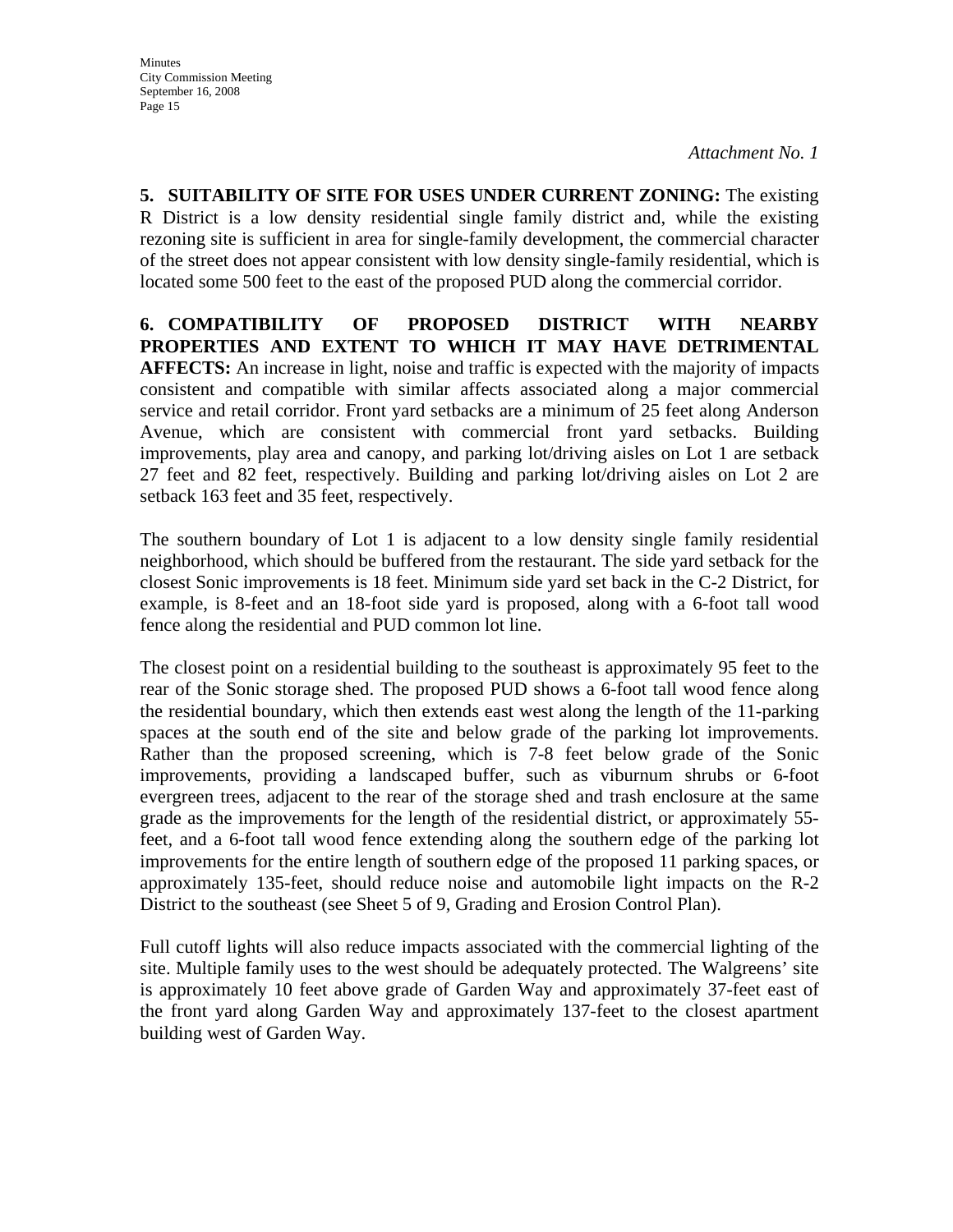Areas to the south are former Riley County shops areas, which are intended to be developed and are owned by the applicant.

**7. CONFORMANCE WITH COMPREHENSIVE PLAN:** The Future Land Use Map designates the site, which is shown on both the Southwest Planning Area and Northwest Planning Area maps, as Community Commercial (CC). Applicable policies include:

## COMMUNITY COMMERCIAL (CC)

## *CC 1: Characteristics*

Community Commercial Centers provide a mix of retail and commercial services in a concentrated and unified setting that serves the local community and may also provide a limited draw for the surrounding region. These centers are typically anchored by a larger national chain, between 120,000 and 250,000 square feet, which may provide sales of a variety of general merchandise, grocery, apparel, appliances, hardware, lumber, and other household goods. Centers may also be anchored by smaller uses, such as a grocery store, and may include a variety of smaller, complementary uses, such as restaurants, specialty stores (such as books, furniture, computers, audio, office supplies, or clothing stores), professional offices and health services. The concentrated, unified design of a community commercial center allows it to meet a variety of community needs in a "one-stop shop" setting, minimizing the need for multiple vehicle trips to various commercial areas around the community. Although some single use highway-oriented commercial activities will continue to occur in some areas, this pattern of development is generally not encouraged.

### *CC 2: Location*

Community Commercial Centers should be located at the intersection of one or more major arterial streets. They may be located adjacent to urban residential neighborhoods and may occur along major highway corridors as existing uses become obsolete and are phased out and redeveloped over time. Large footprint retail buildings (often known as "big-box" stores) shall only be permitted in areas of the City where adequate access and services can be provided.

## **CC 3: Size**

Typically require a site of between 10 and 30 acres.

## *CC 4: Unified Site Design*

A unified site layout and design character (buildings, landscaping, signage, pedestrian and vehicular circulation) shall be required and established for the center to guide current and future phases of development. Building and site design should be used to create visual interest and establish a more pedestrian-oriented scale for the center and between out lots.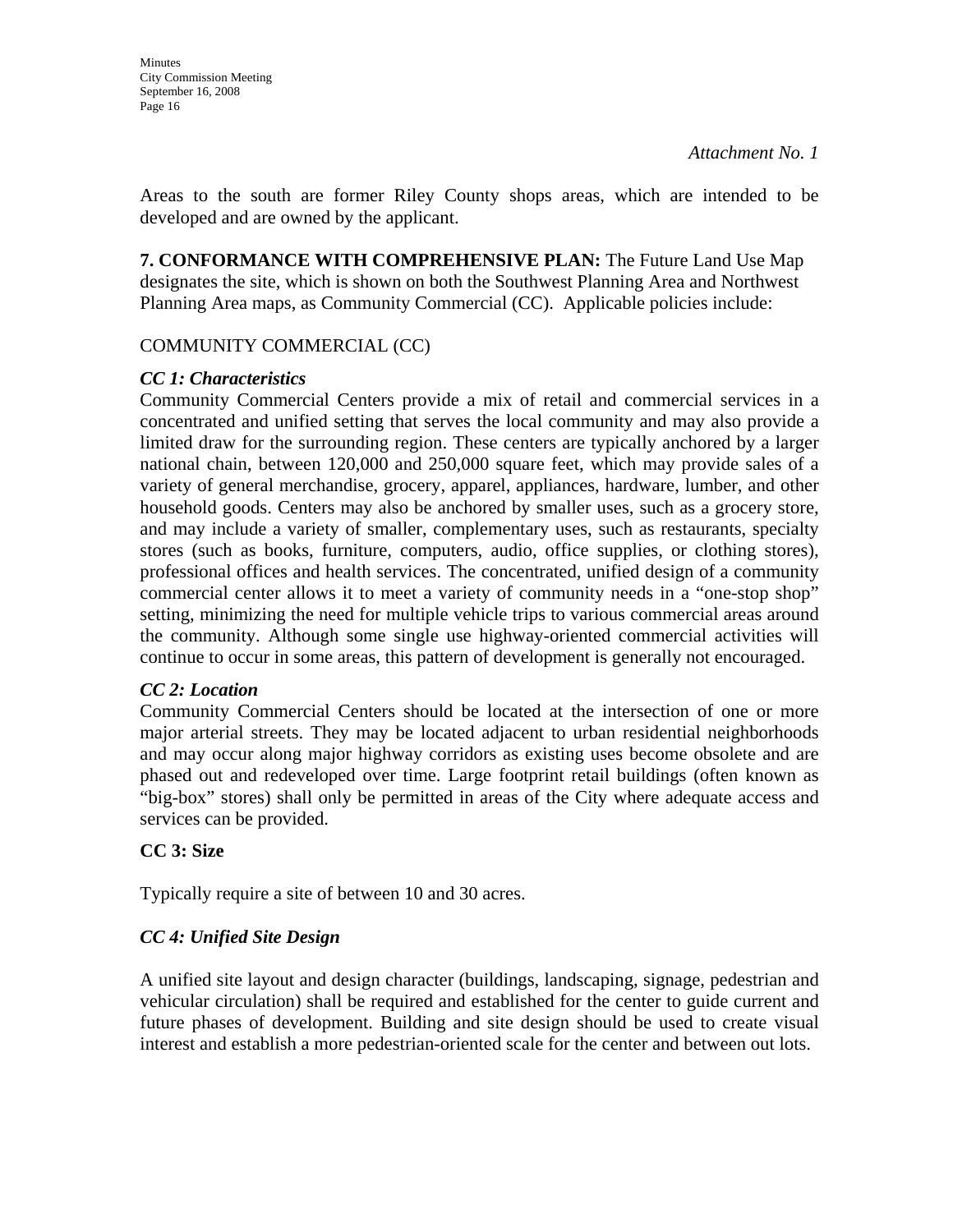### *CC 5: Architectural Character*

- Community Commercial Centers shall be required to meet a basic level of architectural detailing, compatibility of scale with surrounding areas, pedestrian and bicycle access, and mitigation of negative visual impacts such as large building walls, parking areas, and service and loading areas. While these requirements apply to all community commercial development, they are particularly important to consider for larger footprint retail buildings, or "big-box" stores. A basic level of architectural detailing shall include, but not be limited to, the following:
- Façade and exterior wall plane projections or recesses;
- Arcades, display windows, entry areas, awnings, or other features along facades facing public streets;

• Building facades with a variety of detail features (materials, colors, and patterns); and • High quality building materials.

## *CC 6: Organization of Uses*

Community commercial services should be concentrated and contained within planned activity centers, or nodes, throughout the community. Within each activity center or node, complementary uses should be clustered within walking distance of each other to facilitate efficient, "one-stop shopping", and minimize the need to drive between multiple areas of the center. Large footprint retail buildings, or "big-box" stores should be incorporated as part of an activity center or node along with complementary uses. Isolated single store developments are strongly discouraged.

### *CC 7: Parking Design and Layout*

Uninterrupted expanses of parking should be avoided. Parking areas should be broken into smaller blocks divided by landscaping and pedestrian walkways. Parking areas should be distributed between the front and sides of buildings, or front and rear, rather than solely in front of buildings to the extent possible.

### *CC 8: Circulation and Access*

Clear, direct pedestrian connections should be provided through parking areas to building entrances and to surrounding neighborhoods or streets. Integrate main entrances or driveways with the surrounding street network to provide clear connections between uses for vehicles, pedestrians, and bicycles.

The PUD is in general conformance to the Comprehensive Plan.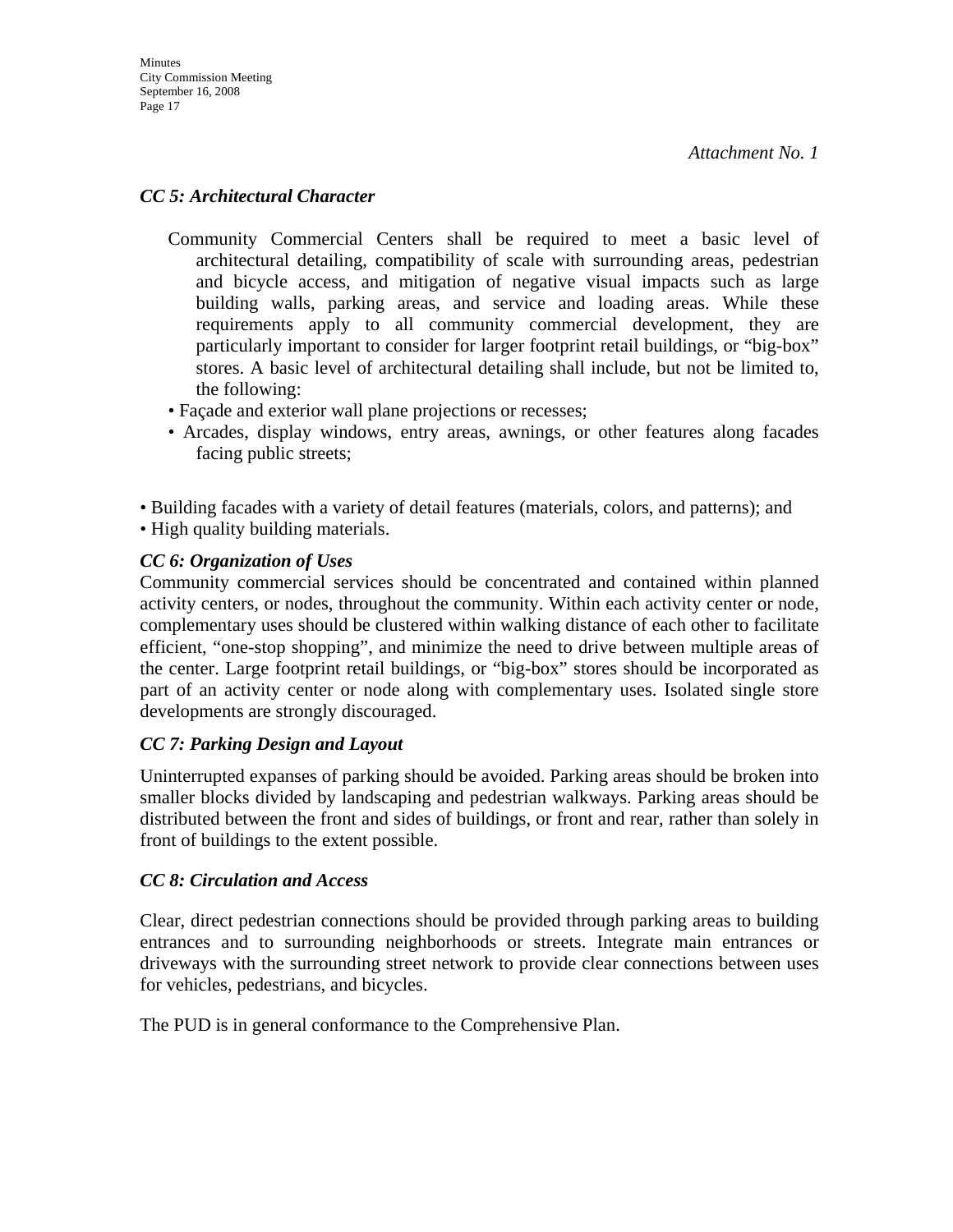**8. ZONING HISTORY AND LENGTH OF TIME VACANT AS ZONED:** The site was annexed in 1962 and zoned A, First Dwelling house District; from 1965-1969 the site was zoned A-A, Single Family Dwelling District; and, has been zoned R District from 1969 to present. The Riley Country shops were reportedly established in the 1950's and remained on the site until 2007. The site has been vacant since 2007 when the shops' building was demolished.

**9. CONSISTENCY WITH INTENT AND PURPOSE OF THE ZONING ORDINANCE:** The intent and purpose of the Zoning Regulations is to protect the public health, safety, and general welfare; regulate the use of land and buildings within zoning districts to assure compatibility; and to protect property values.

The PUD Regulations are intended to provide a maximum choice of living environments by allowing a variety of housing and building types; a more efficient land use than is generally achieved through conventional development; a development pattern that is in harmony with land use density, transportation facilities and community facilities; and a development plan which addresses specific needs and unique conditions of the site which may require changes in bulk regulations or layout.

The proposed PUD is generally consistent with the intent and purposes of the Zoning Regulations, and the intent of the PUD Regulations, subject to the conditions of approval. The proposed rezoning implements the Comprehensive Plan and site plans ensure compatibility with surrounding properties and public facilities.

**10. RELATIVE GAIN TO THE PUBLIC HEALTH, SAFETY AND WELFARE THAT DENIAL OF THE REQUEST WOULD ACCOMPLISH, COMPARED WITH THE HARDSHIP IMPOSED UPON THE INDIVIDUAL OWNER:** There appears to be no gain to the public that denial would accomplish. The public street network should not be adversely affected and storm water will be directed to public storm water improvements. Adequate public improvements can serve the site. It may a hardship to the owners if the rezoning is denied as no apparent public gain results from denial.

**11. ADEQUACY OF PUBLIC FACILITIES AND SERVICES:** Adequate public improvements are available to serve the proposed development.

## **12. OTHER APPLICABLE FACTORS:** None.

**13. STAFF COMMENTS AND RECOMMENDATION:** City Administration recommends approval of the proposed rezoning of Westport South PUD from R, Single-Family Residential District, to PUD, Commercial Planned Unit Development District, with the following conditions: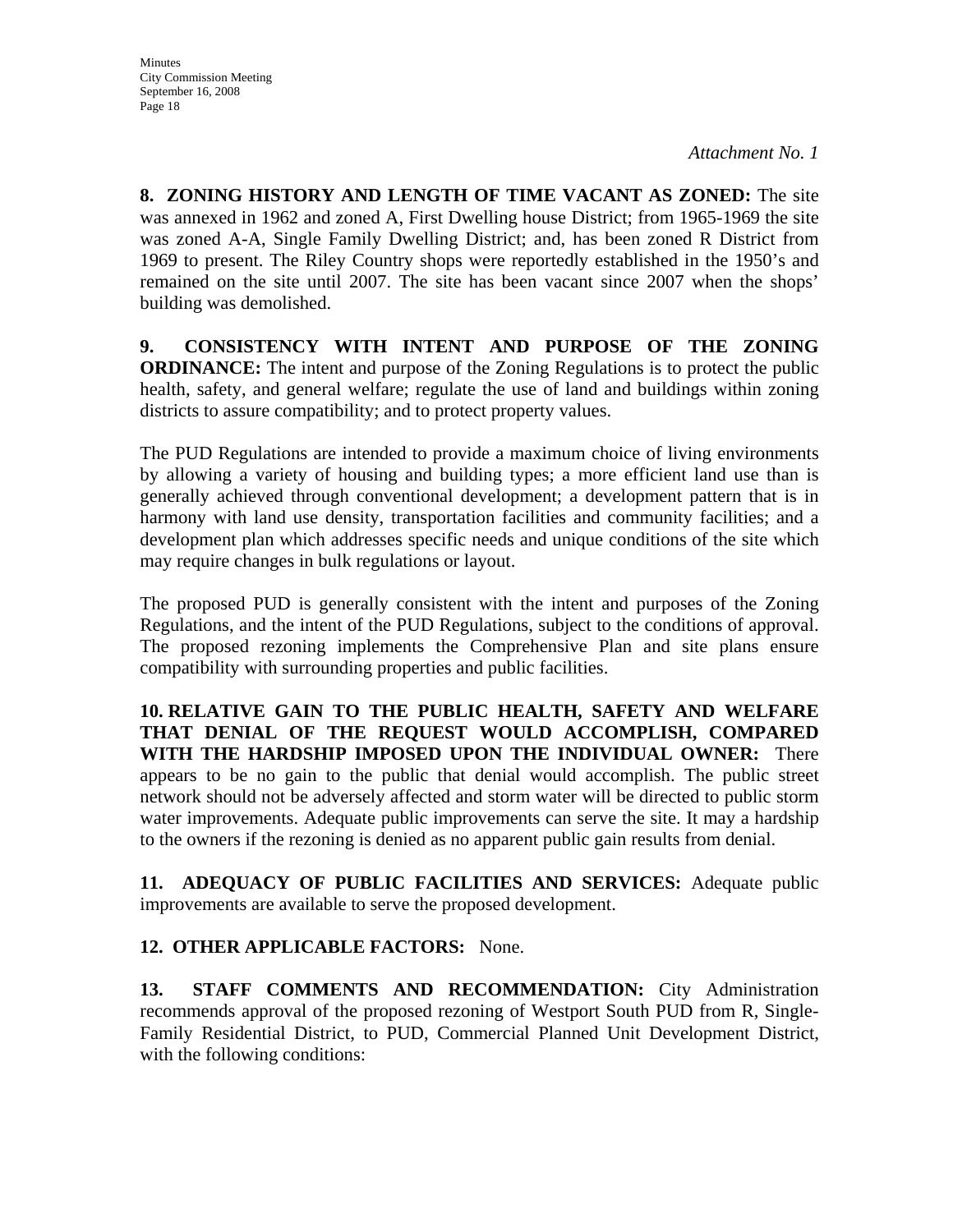- 1. Permitted uses shall include a Sonic Drive-in Restaurant and Walgreens.
- 2. Landscaping and irrigation shall be provided pursuant to a Landscaping Performance Agreement between the City and the owner, which shall be entered into prior to issuance of a building permit.
- 3. All landscaping and irrigation shall be maintained in good condition.
- 4. Light poles shall be provided as described in the application documents and shall be full cutoff design. Building lighting shall be provided as proposed and shall not cast direct light onto public or private streets or adjacent property.
- 5. Skirted poles signs shall be permitted as proposed.
- 6. Wall signs shall be permitted as proposed.
- 7. Temporary banner signs shall be limited to no more than one (1) banner sign per lot. Exempt signage shall include signage described in Article VI, Section 6-104  $(A)(1),(2),(4),(5),(7)$  and  $(8)$ ; and Section 6-104  $(B)(2)$ , of the Manhattan Zoning Regulations. Temporary sales aids and portable signs, as described in Article VI, Signs, of the Manhattan Zoning Regulations, shall be prohibited.
- 8. In lieu of a proposed six (6) foot tall wood fence east of the Sonic trash enclosure and storage building, a landscape buffer shall be provided, such as, but not limited to, viburnum shrubs or 6-foot evergreen trees, adjacent to the Sonic trash enclosure and storage building, a distance equal to the abutting residential district, or approximately 55-feet; and, a six (6) foot tall wood fence shall be provided along the entire edge of the southern eleven (11) off-street parking lot spaces.
- 9. Storm water drainage improvements shall be provided as described in the City Engineer's Memorandum, dated June 30, 2008, as follows:
	- a. The development shall include either an underground detention or traditional open pond system such that sedimentation is removed for this specific site to protect Wildcat Creek habitat; and, the development's underground detention or traditional open pond system shall have a post development storm water runoff rate that is not greater than the predevelopment rate.
	- b. An existing 30 inch storm water pipe from the Sonic site, which is generally located west of Lot 19, Washington Square Addition, shall be extended approximately 100 feet to the south.

## **ALTERNATIVES:**

1. Recommend approval of the proposed rezoning of Westport South PUD from R, Single-Family Residential District, to PUD, Commercial Planned Unit Development District, stating the basis for such recommendation, with the conditions listed in the Staff Report.